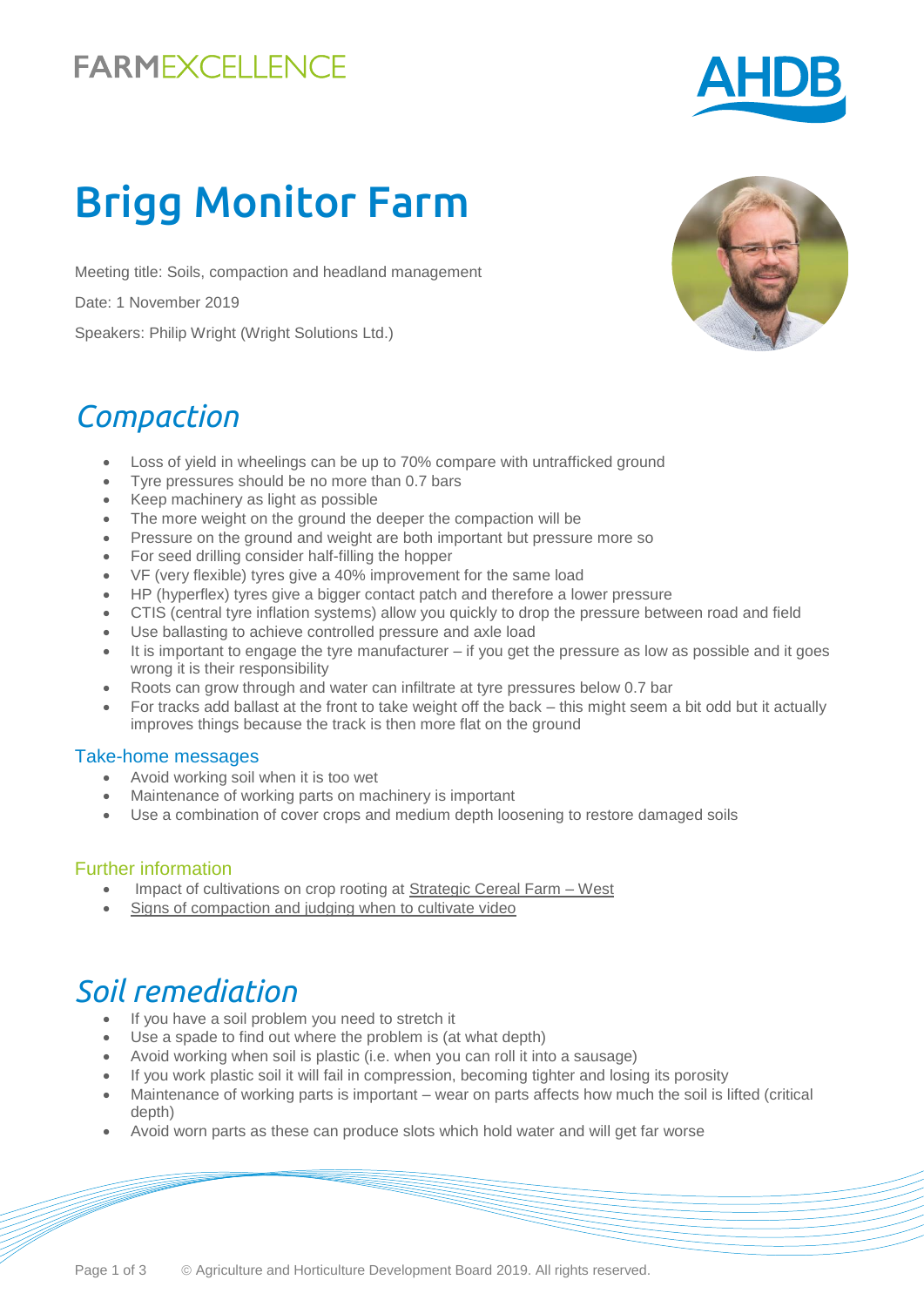# **FARMEXCELLENCE**



- Stretching the soil is the means for nature to open things up
- Cover crops can be used to improve tight soils
- In trials where different depths of loosening (shallow vs. half-depth vs. full depth) were compared in cover crops, the half depth loosening produced the best following crop
- Are roots alone enough? Depends on soil type and the severity of the operation
- In trials where spring barley followed a cover crop, effective loosening resulted in 1 t/ha more barley, at current prices worth £130/ha. With costs factored in this is still worth £40/ha so would be worth doing
- The soil loosening resulted in more barley roots through the profile (they followed the cover crop roots)
- This approach wouldn't work if the soil was plastic at depth

#### Take-home messages

- Avoid working soil when it is too wet
- Maintenance of working parts on machinery is important
- Use a combination of cover crops and medium depth loosening to restore damaged soils

#### Further information

- [Testing soil health](https://ahdb.org.uk/knowledge-library/testing-soil-health)
- [Soil assessment methods](https://ahdb.org.uk/knowledge-library/greatsoils-soil-assessment-methods)
- [Soil health and biology partnership \(91140002\)](https://cereals.ahdb.org.uk/shp)
- [Using the soil health scorecard case studies](https://ahdb.org.uk/knowledge-library/testing-the-soil-health-scorecard)
- More information from the GREATsoils programme can be found at [ahdb.org.uk/greatsoils](https://ahdb.org.uk/greatsoils)

## *Soil health at Brigg Monitor Farm*

- Cover crop (Phacelia, oil radish, oats) drilled on 14 September following spring wheat
- Water is clearly getting down and despite all the rainfall the soil is not totally plastic at depth;
- Soil is semi-friable near the top although some slight restriction of roots, possibly caused by the drill
	- In combine tyre wheelings water can't get through and soil is very wet at the top.
		- o Advice (from Philip Wright and group): put a tine through but only if you can travel. You need to draw the moisture out.
- Same cover crop mix following two spring wheat crops soil is open, water and roots are getting down; plenty of roots at depth. The field has worked well, and cover crops are pumping water out well. A third spring wheat crop will be drilled in March.
	- o Advice: spray off the cover crop in January; drill later because of black-grass
- Catch crop (Phacelia, buckwheat), sown early July soil has natural vertical cracks which are probably the result of the dry summer in 2018. Soil is in good condition despite a high silt content. Will be followed in spring by a pulse.
	- o Advice: frost will kill the phacelia and buckwheat

#### Take-home messages

- Get stuff growing (such as cover crops) to pump water out
- Attention to detail on basics pays off, e.g. drainage all of this will make your soils more resilient
- Don't go in plastic soil